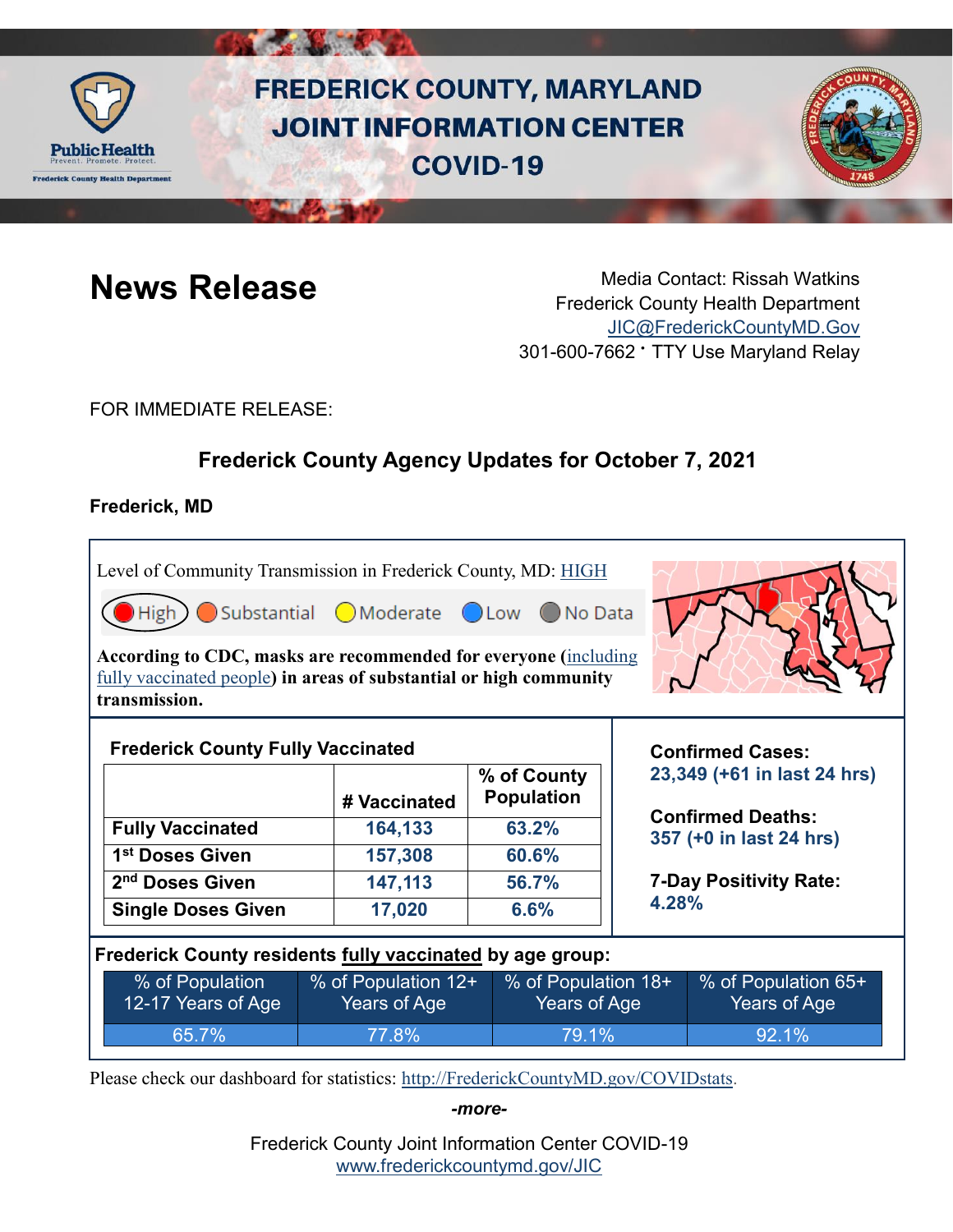

#### **Page 2/JIC**

# COVID Testing Update

If you have an issue with your test results such as the name is incorrect, you need a paper copy of results, or you have a question about the result, please contact the site where you were tested for help.

Did you know that you can find the nearest testing location to you by going to [Covidtest.Maryland.gov?](https://coronavirus.maryland.gov/pages/symptoms-testing) Pharmacies, urgent cares, and health department clinics are all listed there.



### Frequently Asked Questions

#### **Q: Can I get my flu shot and covid shot at the same time?**

A: Yes. The influenza and COVID-19 vaccines can be given at the same time. If you got one first, you do not need to wait to get the other. The [CDC recommends](https://www.cdc.gov/flu/prevent/vaccinations.htm) an annual flu vaccine for everyone 6 months and older, and says ideally everyone should be vaccinated by the end of October. Check with your healthcare provider or a local pharmacy to get a flu shot.



#### **Q: Am I still considered "fully vaccinated" if I don't get a COVID-19 booster?**

A: Yes. Everyone is considered fully vaccinated against COVID-19 two weeks after their second dose in a 2-shot series, such as the Pfizer-BioNTech or Moderna vaccines, or two weeks after a single-dose J&J/Janssen vaccine.

Learn more: [https://bit.ly/booster-vax.](https://bit.ly/booster-vax)

*-more-*

Frederick County Joint Information Center COVID-19 [www.frederickcountymd.gov/JIC](https://frederickcountymd.gov/JIC)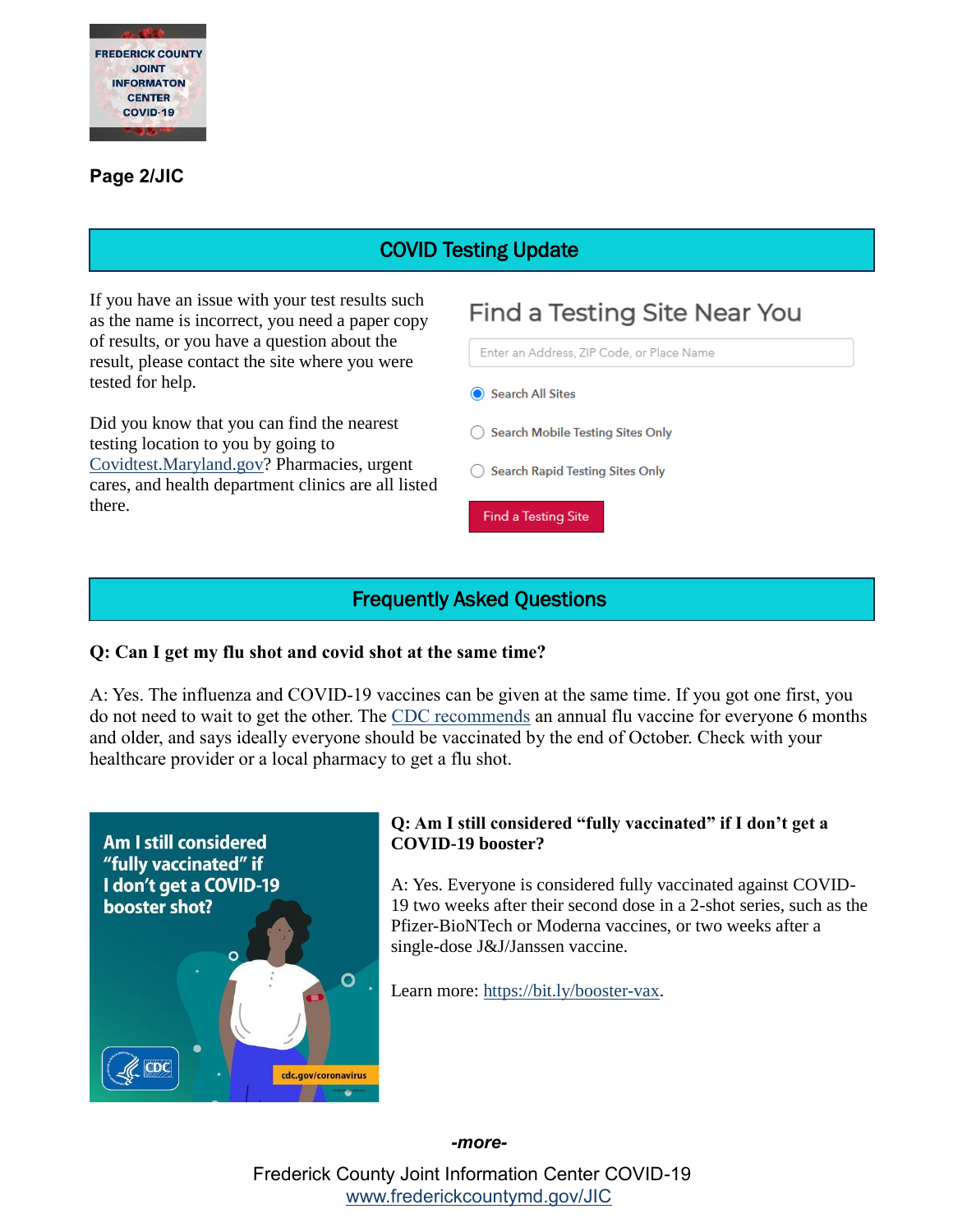

#### **Page 3/JIC**

# Trending Questions from Maryland Department of Health

#### **When will children 5-11 years old be able to get a COVID-19 vaccine?**

Pfizer submitted data to the FDA showing that its vaccine is safe and effective for children ages 5-11. Maryland is urging the federal government to expedite emergency use authorization once submitted for review for this population.

#### **What is Maryland doing to prepare to vaccinate children 5-11 years old?**

Governor Hogan has repeatedly asked President Biden and the federal government to expedite emergency use authorization for life-saving COVID-19 vaccines for 5-11-year-olds.

While waiting for emergency use authorization from the federal government, Maryland Department of Health (MDH) is working with local health departments and school systems to make sure they are prepared. We also continue to monitor the CDC and FDA for additional guidance on administering COVID-19 vaccines for this and all groups.

#### **Where will kids age 5-11 be able to get a COVID-19 vaccine once it receives emergency use authorization?**

The State is working with all COVID-19 vaccine providers, including pediatricians, local health departments and school systems to make sure they are prepared when kids 5-11 years old become eligible. The Maryland Department of Health continues to monitor the CDC and FDA for additional guidance on administering COVID-19 vaccines.

#### **Am I eligible for a booster shot if I had the Moderna COVID-19 vaccine?**

Yes. If you are immunocompromised, you are eligible for an additional dose of Moderna at least four weeks after completion of the primary two-dose series.

#### **Did you miss last week's questions?**

You can find out the answer to other trending COVID-19 vaccination [questions at covidLink Trending](https://covidlink.maryland.gov/content/faqs/#trending)  [Questions and Answers.](https://covidlink.maryland.gov/content/faqs/#trending) Be sure to check out [covidLINK](https://covidlink.maryland.gov/content/) for even more information on the COVID-19 vaccine, testing, and contact tracing.

*-more-*